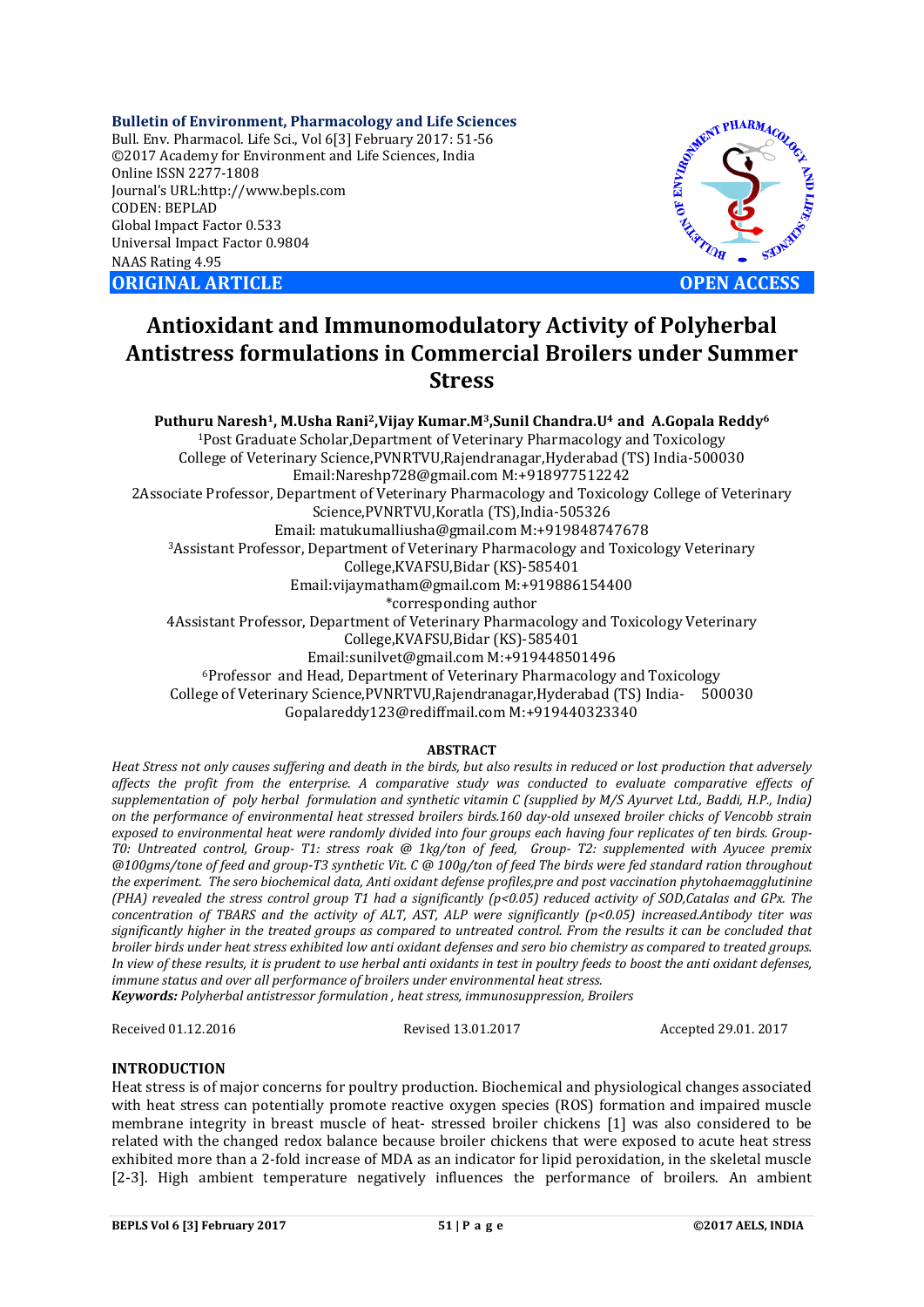temperature above 30°C is considered to have an adverse effect on the performance of broiler chicks. Earlier findings have suggested that reduced feed intake, body weight, and feed conversion efficiency is caused by high environmental temperatures [4-5]. During the periods of heat stress, most of the production energy is diverted to thermoregulatory adaptations which results in oxidative stress induced immunosupression, predisposing birds to various infectious diseases and high mortality rates [6-7]. Several methods are available to alleviate the effect of high environmental temperature on the performance of poultry. Dietary modifications are among the most preferred and practical ways to alleviate the effect of high environmental temperature in poultry [8]. Many polyherbal products containing different immunomodulator, antistressor and adaptogenic herbs have been used to protect tissues from superoxide radicals and enhance cell survival by stimulating antioxidative enzymatic systems [9-10]. Supplementing the diet with vitamins and minerals can alleviate some of these adverse effects on growth performance, attributed to high ambient temperatures [3, 8]. Several studies indicated that heat stress reduces the bodyweight [11], immune response and also causes mortality [12] and different therapeutic measures are used to minimize the harmful effects of heat stress on performance of broiler chick such as ascorbic acid [12], vitamin E [3], acetylsalicylic acid [13], potassium chloride [14], sodium bicarbonate, acetic acid and organic and inorganic chromium [16]. Poultry have the ability to synthesize ascorbic acid, but this ability is inadequate under stress conditions, such as high environmental temperatures, high humidity, a high productive rate, and parasitic infestation. Particular environmental stressors can alter the use or synthesis of ascorbic acid in poultry [17]. Therefore present study was conducted to evaluate comparative effects of supplementation of poly herbal formulations and synthetic Vitamin C.supplements diet and water on the performance of heat- exposed broiler.

#### **MATERIALS AND METHODS**

The present study was conducted at a poultry house at Kamthana, Bidar (KS), India under the Department of Veterinary Pharmacology and Toxicology, Veterinary College, KVAFSU, Bidar, Karnataka, India during hot-dry season (April-June, 2016). India. The climate of this experimental site was hot and dry humid. The relative humidity and temperature of the experimental location was 82% and 38°C.

## **Experimental Design**

160 day-old unsexed broiler chicks of strain Vencobb were purchased from a local hatchery for this study and were randomly allotted to four treatment groups with each treatment having three replicates and each replicate having ten birds. Group- T0: Untreated control, Group- T1: stress roak (*Withania somnifera, Ocimum sanctum, phyllanthus eblica* and shilajit) @ 1kg/ton of feed, Group- T2: supplemented with Ayucee premix( *Withania somnifera, Phyllantus emblica and Terminalia chebula*) @100gms/ton of feed and group-T3 synthetic Vit. C @ 100g/ton of feed and water given to birds. shown in (Table 1 & 2). The birds were floor-brooded on wood-shaving in the experimental pens where they were allowed a week for adjustment. Additional source of heat was provided during the brooding period. Water at ambient temperature was supplied ad libitum throughout the period of the experiment in plastic drinkers. Birds of all the groups were vaccinated with Marek's Disease (day 1) New castle disease (ND) vaccine on  $7<sup>th</sup>$  and  $21$ <sup>st</sup> and  $31$ <sup>st</sup> day and infectious bursal disease (IBD) vaccine on  $14$ <sup>th</sup> day.

## **Parameters studied**

Serum samples were separated from the blood. These samples were used for the estimation of Aspartate aminotransferase (AST), Alanine amino transferase (ALT), Alkaline Phosphatase (ALP), 4th and 6th weeks using standard diagnostic kits of Qualigens Pvt. Ltd. Hepatic tissue was collect and estimation of TBARS, GPx, SOD and Catalase Cell mediated (PHA assay) and humoral immune response (SRBC and NDV) was estimated as per standard procedure.

#### **Statistical design and analyses**

All the results were analyzed statistically by analysis of variance to determine the means and standard error [18].

## **RESULTS AND DISCUSSION**

The present study was conducted to evaluate the antistressor activity of herbal products stress roak, Ayucee and vitamin C in broilers under heat stress. Record of temperature was maintained on daily basis where mean maximum daily temperature of 38°C and minimum temperature of 28.6 °C was recorded throughout the experiment. The combination of daily temperature of and relative humidity 82% were above the threshold established for poultry [19-20] indicates that the birds were subjecte to heat stress **Haemato-Biochemical Parameters**

The results of haemato- biochemical estimations are tabulated in Table 2. An increased level of liver marker enzymes is indication of extent of liver damage due to impact of heat. The levels of ALT (IU/L), AST (IU/L), and ALP (IU/L) were significantly high ( $p \le 0.05$ ) in untreated control group T0 at 4<sup>th</sup> and 6<sup>th</sup>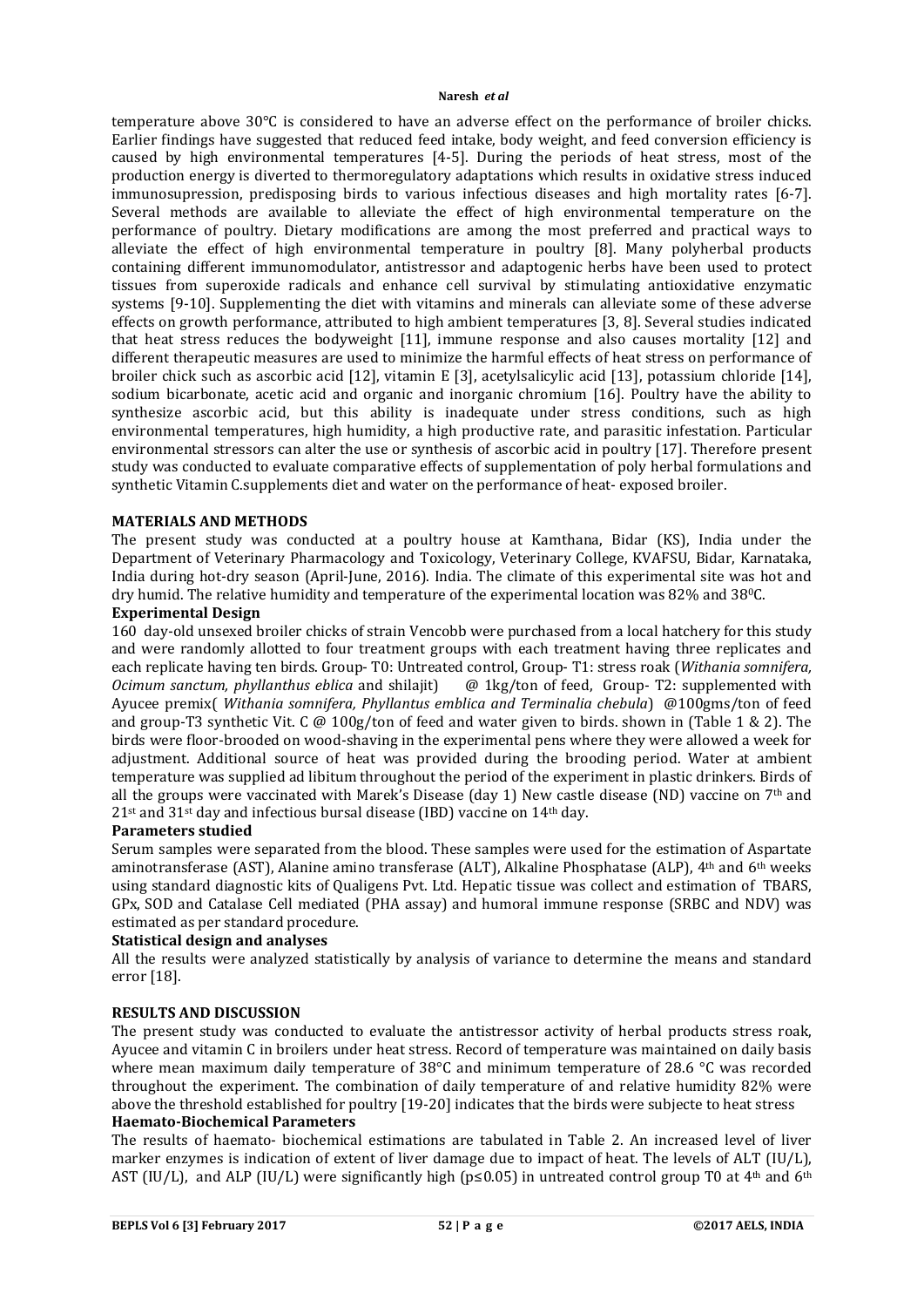week of trial as compared to treated groups stressroak T1,AyuceeT2 and vit-C T3 .The activity of ALT (IU/L) in serum revealed a significant (p<0.05) rise in the end of  $4<sup>th</sup>$  and  $6<sup>th</sup>$  wk in stress control group 1  $(13.57\pm0.790$  and  $11.13\pm0.329$ , respectively) as compared to groups 2, 3 and 4  $(9.12\pm0.781, 11.13\pm0.822)$ and 10.37±0.472, and 8.95±0.429, 10.43±0.872 and 9.85±0.472, respectively at the end of 4<sup>th</sup> and 6<sup>th</sup> wk). The activity of ALT (IU/L) in serum revealed a significant ( $p$ <0.05) rise in the end of 4<sup>th</sup> and 6<sup>th</sup> wk in stress control group 1 (13.57±0.790 and  $11.13\pm0.329$ , respectively) as compared to groups 2, 3 and 4 (9.12±0.781, 11.13±0.822 and 10.37±0.472, and 8.95±0.429, 10.43±0.872 and 9.85±0.472, respectively at the end of 4<sup>th</sup> and 6<sup>th</sup> wk). The activity of AST (IU/L) in serum revealed a significant (p<0.05) raise in the end of  $4<sup>th</sup>$  and  $6<sup>th</sup>$  wk in group 1 (201.50 $\pm$ 2.36 and 249.00 $\pm$ 3.48, respectively) as compared to groups 2, 3 and 4 (176.00±3.55, 191.00±2.86 and 181.00±2.44, and 209.00±2.33, 230.00±2.98 and 206.80±4.20, respectively at the end of 4<sup>th</sup> and 6<sup>th</sup> wk) decreased levels of serum enzymes after antistressor supplementation was also reported earlier [29-30].

## **Immune profile**

Antibody titre was significantly higher in the treated groups as compared to untreated control. The value of antibody titres in heat stressed control birds (1:32), while in the treated groups the titres were increased in groups 2, 3 and 4 to 1:64. The titre in post-vaccinated heat stressed birds was 1:4, which was significantly (P<0.01) improved in groups 2, 3 and 4 to 1:64,1:16 and 1:128, respectively These results indicate that the antistressor products enhanced the immune response of the birds. The findings are in congruence with earlier findings that heat stress reduces immune response of the birds [34]. Impairment of immunological function in heat stress.(Figure -1,2)

## **Tissue antioxidant profiles**

During heat stress because of panting there could be possibilities for oxidative stress, respiratory alkalosis and thus an overproduction of free radicals in the body. The concentration of TBARS (nmoles MDA/mg protein) in Liver at 6<sup>th</sup> week revealed a significant (P \ 0.05) rise in group T0 1 (9.94 $\pm$ 0.13) at the end of 6<sup>th</sup> wk as compared to groups 2, 3 and 4 (8.73 $\pm$ 0.15, 8.96 $\pm$ 0.10 and 8.94 $\pm$ 0.13, respectively) Broiler chickens exposed to heat stress exhibited more than 2 fold increase in malonaldehyde (MDA) as an indicator of lipid peroxidation in the skeletal muscles [2-3]. The results are consistent with previous studies [35] indicating disturbance of equilibrium and hence increased oxidative stress [36].

The concentration of SOD (U/mg protein) in Liver at 6<sup>th</sup> week revealed a significant ( $p \le 0.05$ ) decrease in group T0 (0.67  $\pm$  0.007) as compared to other groups 2, 3 and 4 (0.93  $\pm$  0.007, 0.79  $\pm$  0.003 and 0.75  $\pm$ 0.003, respectively) SOD is an important member of antioxidant system, which removes superoxide free radical [27]. Increased concentration of SOD is an indicator of better free radical scavenging with antistressor products stress roak,ayucee and Vit. C.

The concentration of Catalase (U/mg protein) in Liver at 6<sup>th</sup> week revealed a significant ( $p \le 0.05$ ) decrease in group T0 (0.054 $\pm$ 0.003) as compared to groups 2, 3 and 4 (0.236 $\pm$ 0.011, 0.308 $\pm$ 0.016 and  $0.133\pm0.010$ , respectively)

The concentration of GPx (mg/ protein) in Liver at 6<sup>th</sup> week revealed a significant ( $p \le 0.05$ ) decrease in group T01 (1.75 $\pm$ 0.05) as compared to treated groups 2, 3 and 4 that showed a significant (p<0.05) increase in GP<sub>x</sub> activity. Glutathione is considered to be the master antioxidant of the body and is found in almost all living cells. Diminished content of GSH in cells ultimately results in cell death [37]. Glutathione protects structural integrity of cell membrane from free radicals [35]. Increase value of GPx in antistressor supplemented group T1 and T2 indicate antioxidative effect of these products.

The altered value of MDA, SOD and GPx indicates the extent of cell membrane damage by free radicals. The values of these parameters in stress roak,ayucee and Vitamin C supplemented groups as compared to untreated control indicates efficacy of antistressor products in combating oxidative stress imposed by heat. Because of increased activity and concentration of enzymatic and non-enzymatic antioxidants resulted by supplementation ofStressroak,Ayucee and Vitamin C and through diet and water, birds could remained healthy, maintained body weight and were acclimated to the heat stressor quicker than untreated group. (Table-3)

## **CONCLUSION**

Heat stress is major welfare problem in the poultry industry leading to huge economic losses every year because of mortality and decreased production. Dietary supplementation of stressroak, Ayucee and synthetic vit. C with bioflavonoids ameliorated the heat stress. From the results of the present study it is observed that significant improvement in oxidative stress ameliorative response, immune response with normalization of sero biochemical parameters. The results may be attributed to immunomodulatory, antioxidant, antistressor, free radical scavenging and hepatoprotective action of the constituent herbs of Stress roak and Ayucee preparations On par with Synthetic Vitamin C.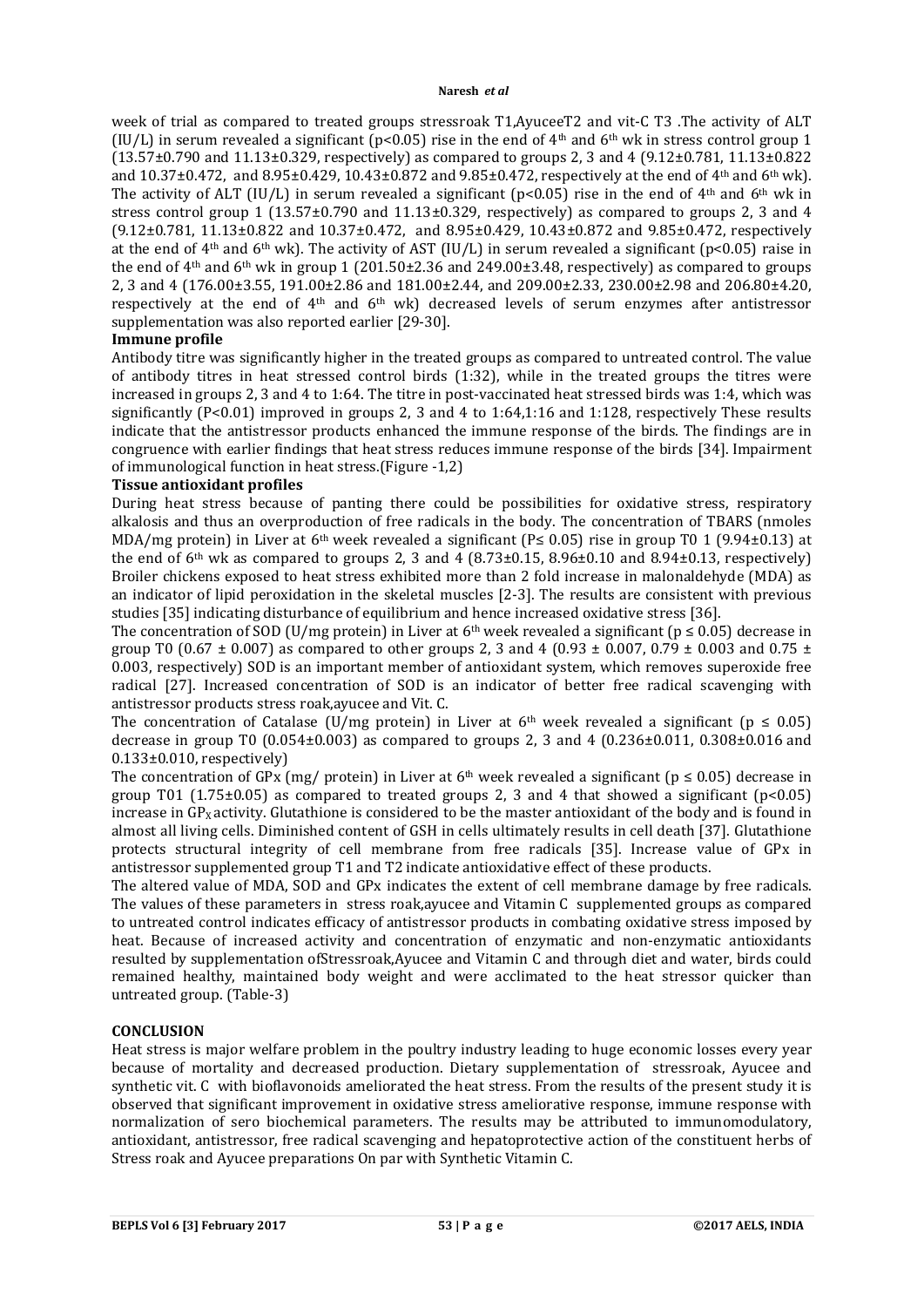| Ingredients       | Starter phase (%) | Finisher phase (%) |  |
|-------------------|-------------------|--------------------|--|
| Maize             | 46.00             | 50.00              |  |
| Soybean meal      | 18.50             | 12.00              |  |
| Groundnut cake    | 15.00             | 11.00              |  |
| Fishmeal          | 2.00              | 2.00               |  |
| Wheat offal       | 12.45             | 19.05              |  |
| Bone meal         | 2.00              | 2.00               |  |
| Oyster shell      | 3.00              | 3.00               |  |
| Salt              | 0.25              | 0.25               |  |
| Premix            | 0.25              | 0.25               |  |
| Methionine        | 0.30              | 0.25               |  |
| Lysine            | 0.25              | 0.20               |  |
|                   | 100               | 100                |  |
|                   |                   |                    |  |
| M.E (Kcal/kg)     | 2816              | 2809.6             |  |
| Ether extract (%) | 3.93<br>3.89      |                    |  |
| Crude fibre (%)   | 3.67              | 3.79               |  |
| Calcium (%)       | 1.75              | 1.74               |  |
| Phosphorus (%)    | 0.43              | 0.41               |  |

**Table-1 Composition of diets for broiler (starter and finisher phases**

#### \*1kg of premix contains:

Vitamin A-10,000,000 IU; Vitamin D3-2,000,000; Vitamin E-20,000 IU ;Vitamin K-2,250mg; Thiamine B1- 1,750mg; Riboflavin B2- 5,000mg; Pyridoxine B6- 2,750mg; Niacin-27,500mg; Vitamin B12-15mg; Pantothenic acid- 7,500mg; Folic acid-7500mg; Biotin-50mg; Choline chloride-400g; Antioxidant-125g; Magnesium-80g; Zinc-50mg; Iron-20g; Copper-5g; Iodine-1.2g; Selenium-200mg; Cobalt-200mg

| Table Z.Experimantal Design |                      |                   |            |                 |                               |  |
|-----------------------------|----------------------|-------------------|------------|-----------------|-------------------------------|--|
| Sl.NO                       | Treatment            | No. of birds/pen/ | No. of     | Total number of | Dose (kg/tone feed)           |  |
|                             | group                | replication       | replicates | birds/treatment |                               |  |
|                             | $Group-T1:$          | 10                | 4          | 40              | No treatment                  |  |
|                             | stress               |                   |            |                 |                               |  |
|                             | Control              |                   |            |                 |                               |  |
| $\overline{2}$              | Group-T2             | 10                | 4          | 40              | Stressrok premix 1 kg/ton     |  |
|                             |                      |                   |            |                 | of feed                       |  |
| 3                           | Group-T <sub>3</sub> | 10                | 4          | 40              | Ayucee premix $@100 g/ton$ of |  |
|                             |                      |                   |            |                 | feed                          |  |
| $\overline{4}$              | Group-T4             | 10                | 4          | 40              | Synthetic Vit. C(AA) in diet@ |  |
|                             |                      |                   |            |                 | 100 gm/ton of feed            |  |

# **Table 2.Experimantal Design**

Table 3: Serum Biochemical Profiles in different groups of broiler chicks.

| Groups<br>parameters | ALT                            |                                | ALP                      |                              | <b>AST</b>                     |                              |
|----------------------|--------------------------------|--------------------------------|--------------------------|------------------------------|--------------------------------|------------------------------|
|                      | 4 <sup>th</sup>                | 6th                            | 4 <sup>th</sup>          | 6 <sup>th</sup>              | 4 <sup>th</sup>                | 6 <sup>th</sup>              |
| T <sub>0</sub>       | $13.57 \pm 0.790$ <sup>A</sup> | $11.13 \pm 0.329$ <sup>A</sup> | 2768±35.894A             | 2312±49.279A                 | $201.50 \pm 2.36$ <sup>A</sup> | 249.00±3.48A                 |
| T <sub>1</sub>       | $9.12 \pm 0.781$ <sup>B</sup>  | 8.95+0.429 <sup>B</sup>        | 2537±76.890 <sup>B</sup> | 2032±32.394 <sup>BC</sup>    | $176.00 \pm 3.55$ <sup>c</sup> | $209.00 \pm 2.33$            |
| T <sub>2</sub>       | $11.13 \pm 0.822B$             | $10.43 \pm 0.872$ <sup>B</sup> | 2545±33.611 <sup>B</sup> | 2088±41.468 <sup>B</sup>     | $191.00 \pm 2.86$ <sup>B</sup> | 230.00±2.98 <sup>B</sup>     |
| T <sub>3</sub>       | $10.37 \pm 0.472$ <sup>B</sup> | $9.85 \pm 0.472$ <sup>B</sup>  | 2340±76.172 <sup>c</sup> | $1961\pm35.728$ <sup>C</sup> | $181.00 \pm 2.44$ <sup>C</sup> | $206.80\pm4.20$ <sup>C</sup> |

#### **Table 4 Antioxidant Profiles of different groups of broiler chicks**

| Group          | TBARS(nmol/mg                | SOD U/mg protein)             | CATALASE U/mg                  | GPx U/mg protein)            |
|----------------|------------------------------|-------------------------------|--------------------------------|------------------------------|
| parameter      | protein)                     |                               | protein)                       |                              |
| T <sub>0</sub> | $9.94 \pm 0.17$ <sup>A</sup> | $0.67 \pm 0.007$ <sup>D</sup> | $0.054 \pm 0.003P$             | $1.75 \pm 0.05$ <sup>C</sup> |
|                | $8.73 \pm 0.15$ <sup>B</sup> | $0.93 \pm 0.007$ <sup>A</sup> | $0.236 \pm 0.011$ <sup>B</sup> | $4.26 \pm 0.02$ <sup>A</sup> |
| T <sub>2</sub> | $8.96 \pm 0.10^8$            | $0.79 \pm 0.003$ <sup>B</sup> | $0.308 \pm 0.016$ <sup>A</sup> | $5.12 \pm 0.01^{\text{A}}$   |
| $T_3$          | $8.94 \pm 0.13$ <sup>B</sup> | $0.75 \pm 0.003c$             | $0.133 \pm 0.010$              | $3.69 \pm 0.02$ <sup>B</sup> |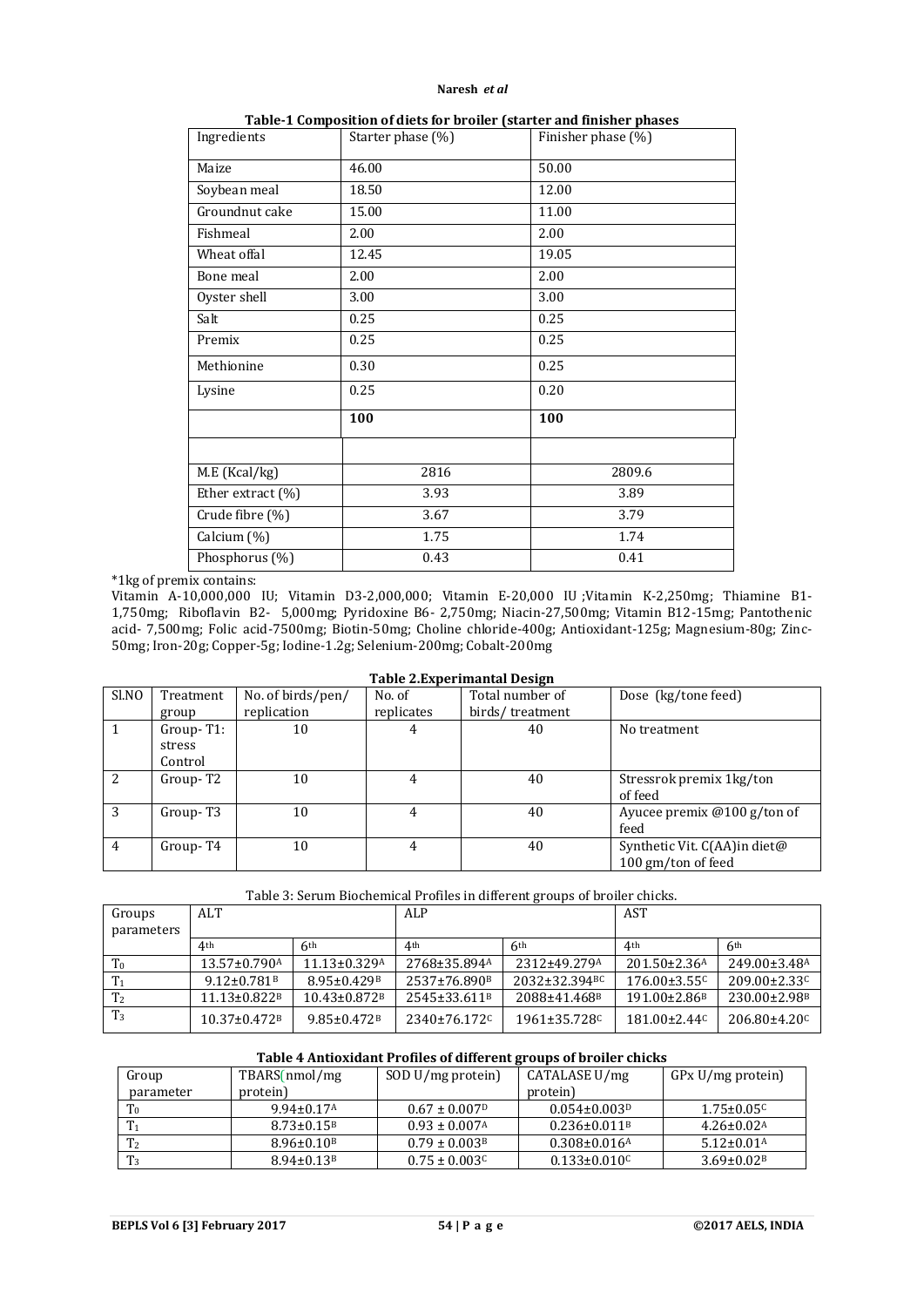

# **Figure 1: Photograph showing pre vaccination Humoral immunity**



**Haemagglutination test Haemagglutination Inhibition test**

**Figure 2: Photograph showing post vaccination Humoral immunity**





**Haemagglutination test Haemagglutination Inhibition test**

## **ACKNOWLEDGEMENTS**

The authors are thankful to the administration of Veterinary College,KVAFSU, Bidar for providing infrastructure and necessary facilities to conduct the research and Ayurvet Limited,Baddi Himachal Pradesh for providing all the required financial Support.

## **REFERENCES**

- 1. Sandercock, D.A., Hunter, R.R., Nute, G.R., et al. (2001). Acute heat stress-induced alterations in blood acid-base status and skeletal muscle membrane integrity in broiler chickens at two ages: Implications for meat quality. Poult Sci.80:418-425.
- 2. Mujahid, A., Pumford, N.R., Bottje, W., et al. (2007). Mitochondrial oxidative damage in chicken skeletal muscle induced by acute heat stress. Poult Sci. 44:439-445.
- 3. Sahin,K.,Sahin,N.,Yaralioqlu, et al. (2002).Protective role of Supplemental vitamin E and Selenium on lipid peroxidation, vitamin E, vitamin A, and some mineral concentration Japanese quails reared under heat stress.Biol Trace Elem Res.85:59-70.
- 4. Azad, M.A.K., Kikusato, M., Maekawa, T., et al. (2010). Metabolic characteristics and oxidative damage to skeletal muscle in broiler chickens exposed to chronic heat stress. CompBiochemPhysiol Part A 155:401–406.
- 5. Mujahid, A., Akiba, Y. and Toyomizu, M. (2009). Olive oil-supplemented diet alleviates acute heat stress-induced mitochondrial ROS production in chicken skeletal muscle. Am J PhysiolRegulIntegr Comp Physiol. 297:690-698.
- 6. Cahaner A, Leestra (1992). Effects of high temperature on growth and efficiency of male and female broilers from genes selected for high weight gain, favorable food conversion ratio and high or low fat content. Poult. Sci. 71: 1237-1250.
- 7. Maini S, Rastogi SK, Korde JP, et al. (2007). Evaluation of oxidative stress and its amelioration through certain antioxidants in broilers during summer. J. Poult. Sci. 44: 339-347.
- 8. Sahin, K. and Kucuk, O. (2001). Effects of vitamin E and selenium on performance digestibility of nutrients and carcass characteristics of Japanese quails reared under heat stress (34°C). J Anim Physiol Anim Nutr. 85:342– 348.
- 9. Davis L, Kuttan G (2000). Immunomodulatory activity of Withania somnifera. J. Ethnopharmacol. 71(1-2): 193, 193-200.
- 10. Saravanan S, Srikumar R, Manikandan S, et al. (2007). Hypolipidemic effect of triphala in experimentally induced hypercholesteremic rats. Yakugaku Zasshi 127(2): 385-388.
- 11. Al-Neemy, D.T. and Hassan, Y. (2002). The effect of withdrawal, supplementation potassium chloride and acclimation to alleviate the heat stress in some physiological characteristics and productive performance of broiler. Ph.D thesis, Animal Resources Dept. University of Mosul.